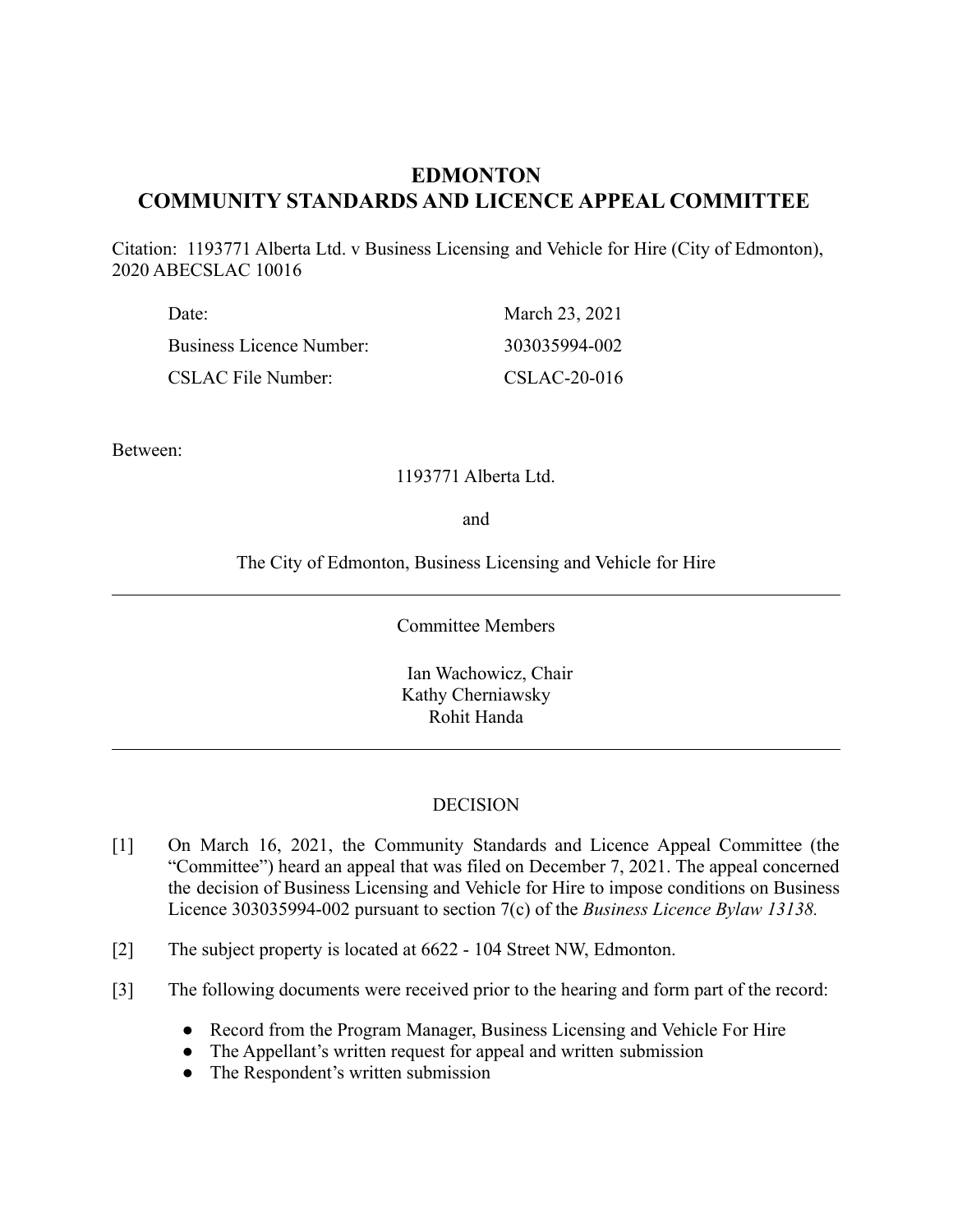## **Preliminary Matters**

- [4] At the outset of the appeal hearing, the Chair confirmed with the parties in attendance that there was no opposition to the composition of the panel.
- [5] The Chair outlined how the hearing would be conducted, including the order of appearance of parties, and no opposition was noted.
- [6] The Chair raised a preliminary jurisdictional issue regarding when the appeal was filed. The Chair explained that the Committee is constrained by the 14-day limitation period prescribed by section 10 of the Community Standards Bylaw 13138 which states:
	- (1) A Person:

...

(c) whose Licence is made subject to conditions, other than conditions imposed by this bylaw;

may appeal the decision within fourteen days under the provisions of the Community Standards and License Appeal Committee Bylaw.

- [7] The Committee must therefore determine whether the Appellant filed the appeal within the 14-day limitation period. If the appeal was filed late, the Committee has no jurisdiction to hear the matter.
- [8] The Committee has looked at all the materials on file and notes that an email was received dated December 7, 2020 with the word "appeal" in the subject line, although the substance of the email does not necessarily look like an appeal.
- [9] The *Business Licence Bylaw* requires that an appeal must be filed within 14 days of the receipt of the decision and the Committee recognizes that the limitation period is strictly construed. However, the Bylaw does not say the appeal must be in a prescribed format as often seen in legislation. The Committee notes that a more fulsome appeal was submitted later in another communication.
- [10] The Committee invited the City of Edmonton to provide their interpretation regarding the timing of the appeal.

### **Summary of Preliminary Matter**

### *i) Position of the Decision Maker, Business Licensing and Vehicle for Hire*

- [11] C. Hodgson, Law Branch, appeared on behalf of the City of Edmonton.
- [12] The City understands that there was an intention to appeal by the Appellant and they are taking no position.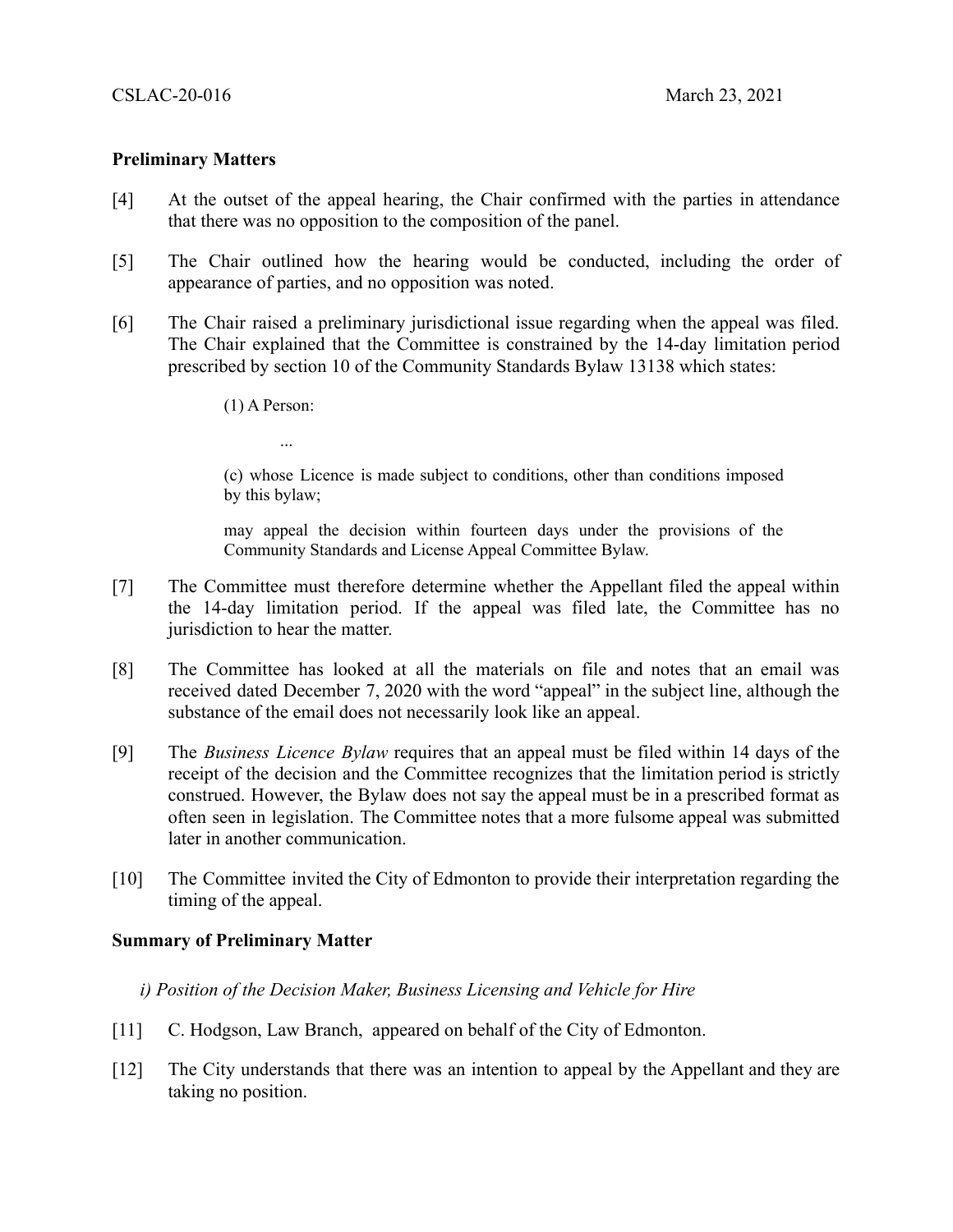- [13] In response to a question from a committee member, the Chair confirmed that a copy of the December 7, 2020 email with the word "appeal" in the subject line was received by the Community Standards and Licence Appeal Committee.
- [14] The Appellant declined the opportunity to comment.

## **Decision**

[15] The appeal was filed on time and the Committee assumes jurisdiction to hear the Appeal.

### R**easons for Decision**

- [16] The *Business Licence Bylaw* does contain a strict 14 day limitation period for filing of an appeal. The Committee does not find that it has any power to extend that 14 day time period.
- [17] However, the Committee notes that it did receive a communication from the Appellant within the 14 day time period entitled "Appeal". The *Business License Bylaw* does not stipulate the form in which the appeal should be filed and does not stipulate any substantive requirement for the appeal.
- [18] This Committee received an intention to appeal from the Appellant within the required 14 day time period. Accordingly, the Committee assumes jurisdiction to hear the Appeal.

### **Summary of the Hearing**

- *i) Position of the Appellant,* 1193771 Alberta Ltd. (also known as Knights Inn or Nice Inn)
- [19] C. P., the Appellant, and his legal counsel, Mr. R. Schuldhaus, represented 1193771 Alberta Ltd.

C. P.

- [20] Mr. P. has been in Canada for 22 years and took possession of the Nice Inn Motel in 2018. He has also owned a motel in St. Albert since 2013.
- [21] Although he was an engineer in South Korea, he was unable to find employment in that field in Canada; therefore, he decided to start a business. The nature of this business requires him to work 365 days a year.
- [22] He has complied with all requests made by the Edmonton Police Service including improving the lighting in the parking lot, creating a ban list of over 250 people, creating incident reports, and keeping a copy of the ID of all registered guests.
- [23] The Appellant did not understand the difference between on-call and on-site security and hired on-call security instead of the requested on-site security.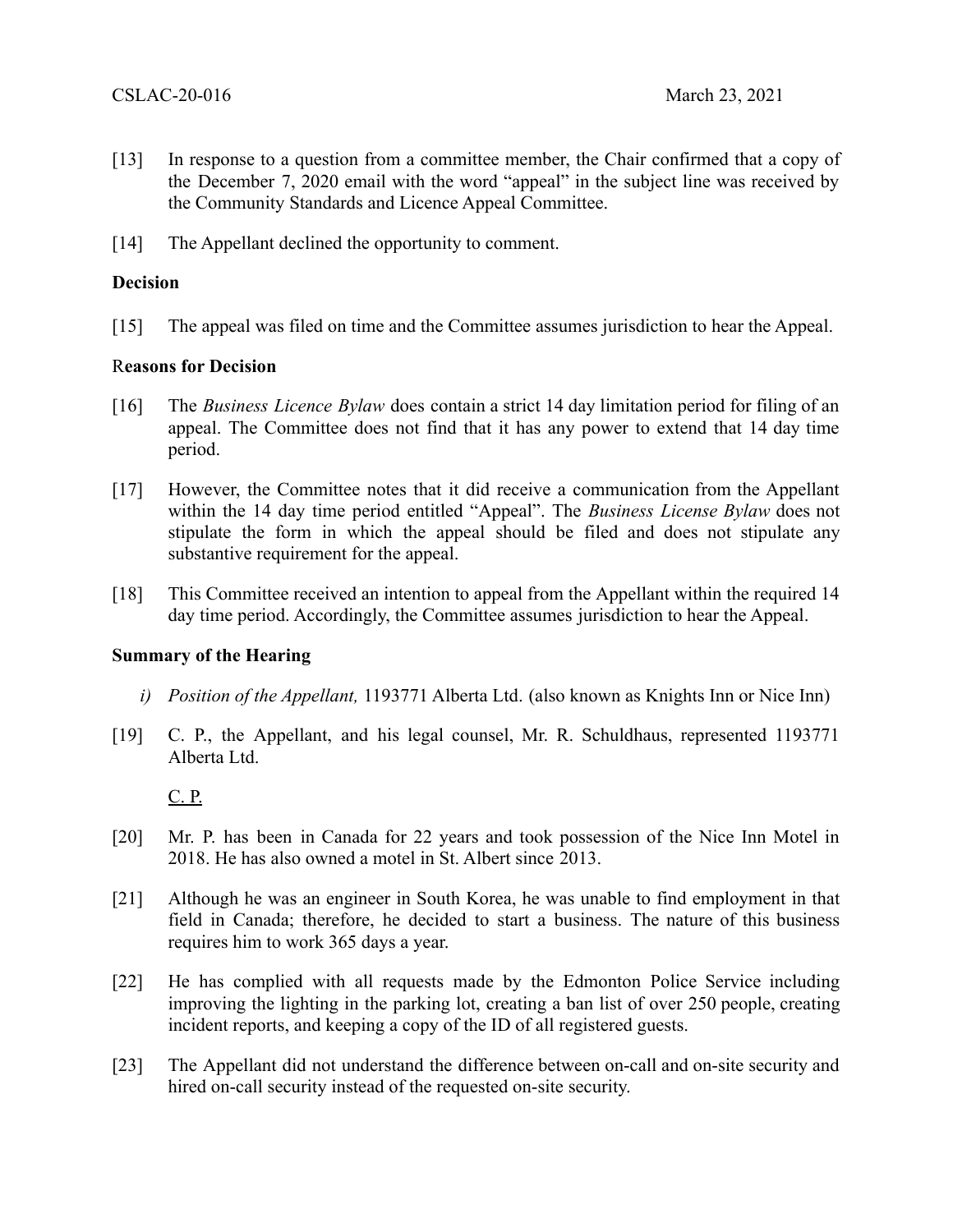- [24] The cost of hiring on-site security from 9:00 p.m. to 5:00 a.m. would be approximately \$100,000.00 annually, which is prohibitive. No other motel in Edmonton could cover this expense.
- [25] Since the beginning of November, 2020, on-call security has been sufficient to cover their needs; the Appellant had to call security 10 to 15 times per month. The majority of problems are trespassers and excessive noise and most issues are solved within 10 to 15 minutes. This means that on-call security is required approximately three hours per month. On site security, at 8 hours per day, would be required for 240 hours per month which is unreasonable and a total waste of money.
- [26] There are seldom any customers at the front desk after midnight. Staff are present during the night and patrol the premises hourly to check for any suspicious activities and to protect the safety of their customers. If necessary, security is called and they arrive within five minutes.
- [27] An email was sent to the City of Edmonton on November 15, 2020, about the on-call security. At that time, the Appellant was not advised that on-site security was required instead.
- [28] The police report submitted shows 217 occurrences (an average of 24 per month) from January, 2020 to September, 2020. Since hiring on-call security at the beginning of November, 2020, there has been a significant drop in occurrences to an average of 13.6 per month. Of the 41 occurrences since November, 2020, only 13 of the 41 occurrences involved violence and 4 out of the 13 had nothing to do with the business or their customers as the calls were initiated by visitors.
- [29] Violent occurrences happened about three times per month. When problems arise, security is called who will in turn call police if the situation warrants.
- [30] The majority of the cases on the police report involved customers contacting 911 themselves. These calls were not initiated by the front desk.
- [31] The business cannot refuse to register new patrons if they are not on the ban list. They cannot ask clients if they use illegal drugs, have mental issues or if they are alcoholics. Staff regularly patrol the premises and any unregistered guests are evicted after 9:00 p.m.
- [32] Staff cannot investigate what goes on inside the guest rooms, unless the customer inside contacts the staff and asks for assistance, as this would be an invasion of privacy. If troublemakers are evicted from the premises, they will simply find another motel and cause the same issues. The only effective solution is for the Edmonton Police to find a way to reduce the number of troublemakers who are drug addicts, alcoholics and people with mental issues. As long as these individuals exist on the streets, the number of crimes will not decrease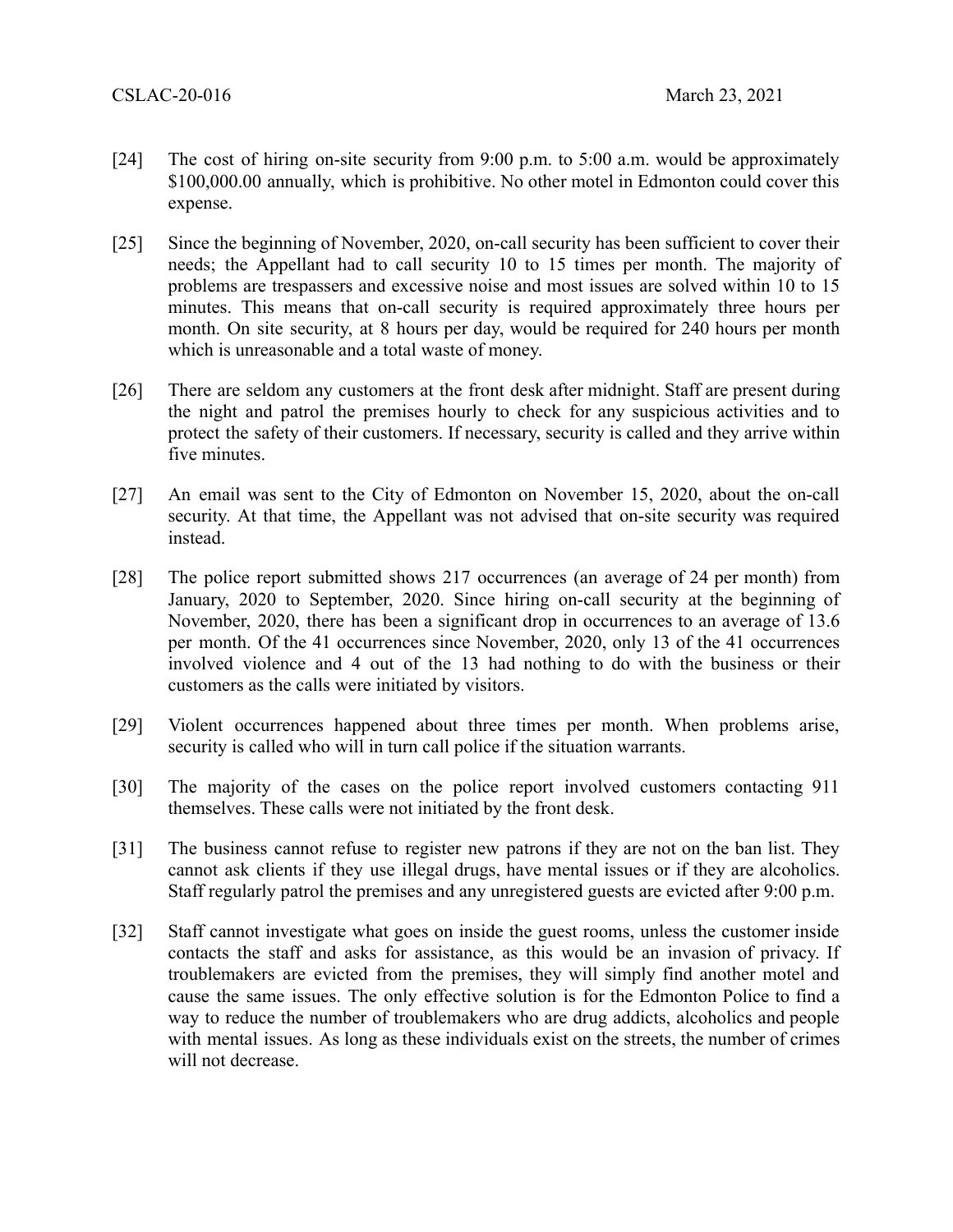- [33] Despite the motel being over fifty years old, this is the first time a request was made to hire security.
- [34] The business is currently struggling due to the declining economy caused by COVID-19. The Appellant is doing everything possible to maintain a safe and peaceful environment and requests the Committee to allow him to operate using on-call security.
- [35] In response to a question from the Committee, C. P. confirmed that he is not opposed to any of the other conditions outlined in the decision letter.

### R. Schuldhaus

- [36] The majority of the cases where police are called do not come from the motel these calls are from people inside the rooms who call 911. Motel staff are not able to enter the rooms once they have been privately rented. Patrons have been calling 911 despite being told to call the front desk.
- [37] When the on-call security was initially hired, they were aggressive in dealing with situations and in one instance had subdued a person and put them in handcuffs. When the police arrived, security was advised not to do that so the on-call security backed off.
- [38] Now when security shows up and a situation gets out of hand, police are called because security personnel are not allowed to deal with any situation in a physical way. Once people find out police are coming they tend to dissipate.
- [39] The great majority of cases are property type crimes and occur during the day. Only a smaller amount of situations occur in the evenings where violence or overdose situations are involved. These types of situations would require police to be called even if on-site security were present.
- [40] As previously stated, the number of incidents has decreased since on-call security has been in place. On-call security can deal with the bulk of situations, reducing the need for police to respond.
- [41] Since most of the cases occur during the daytime hours, having on-site security from 9:00 p.m. to 5:00 a.m. would not really provide much significant change. The Appellants propose providing on-call security for 24 hours a day instead of just 8 hours a day. The customer base would get the message that security is available at all times. There has already been a reduction in incidents by having on-call security present for 8 hours per day; having them available 24 hours per day would further reduce incidents.
- [42] Front desk staff will be more aggressive when checking people in and will stress that guests are to call the front desk if they have a problem in their room. This will also reduce the calls to police.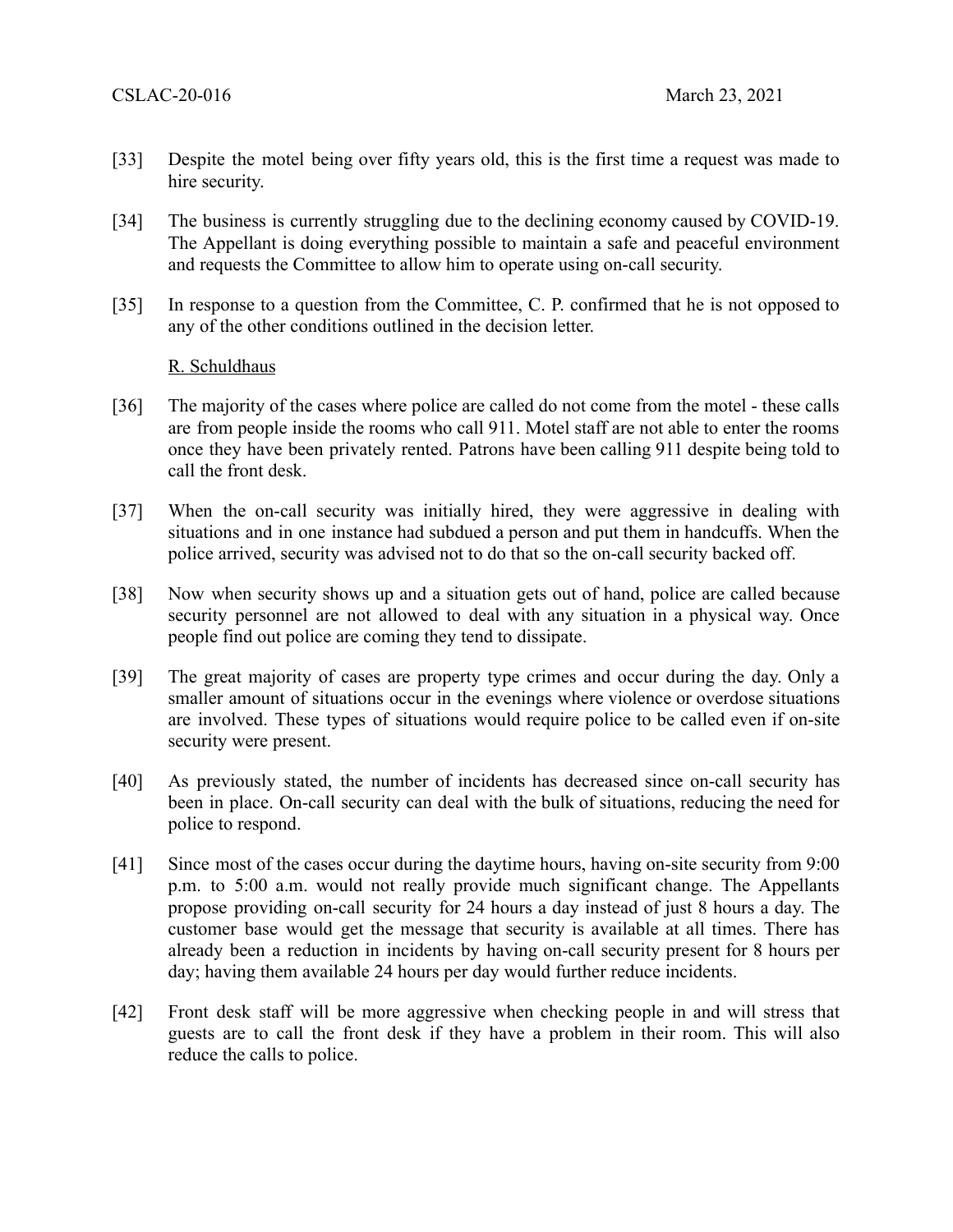- [43] This type of business does not have the means to hire on-site security like the more upper end hotels in downtown Edmonton. The solution offered would provide his client the ability to deal with the situation within his means and get the desired results.
- [44] All other conditions have been complied with.
- [45] While the ban list allows repeat offenders to be evicted, all this does is send them to another facility. The Appellant will do his best to solve the problems in his premises but he cannot solve the larger issue of problem patrons coming to medium priced hotels.
	- *ii) Position of the Respondent, Edmonton Police Service*
- [46] Cst. N. Dehaas appeared on behalf of the Edmonton Police Service. He was the Constable who originally requested that the City consider imposing operating conditions on the business licence of 1193771 Alberta Ltd.
- [47] He has been working with the Nice Inn and Mr. P. quite intentionally since the fall of 2019. The Edmonton Police Service spent about a month and a significant amount of money in assisting the business to encourage good business practices and to make lasting changes to create a better environment for both the public and the employees.
- [48] There have been a very high number of calls to police for such situations as drug use, overdoses, property crime and threats to staff. Calls for service during 2020 increased by 20 percent. About 60 events occurred between December 2020 and February 2021 as outlined in the second affidavit package submitted on March 7, 2021.
- [49] Continuous public safety issues still occur and the clientele of the Nice Inn consistently ignore policies and bans. There have been numerous incidents where previously banned people show up in the middle of the night, enter the rooms of friends and acquaintances and engage in drug use and prostitution. The Nice Inn continues to be a central location for stolen property, trafficking and consuming illegal narcotics including fentanyl. Many incidents go unreported.
- [50] Cst. Dehaas understands that on-site security is more expensive; however, on-call security is not a deterrent and does not prevent people from wandering in off the street and engaging in the above noted illegal activities.
- [51] A night of surveillance would show that there are significant employee and public safety concerns which are out of hand.
- [52] It is crucial that all requested conditions are upheld. Mr. P. is a leader in the Allendale community and can be instrumental to positive changes. The community is hurting and the Nice Inn is enabling people to engage in a destructive lifestyle.
- [53] Cst. Dehass provided the following responses to questions from the Committee: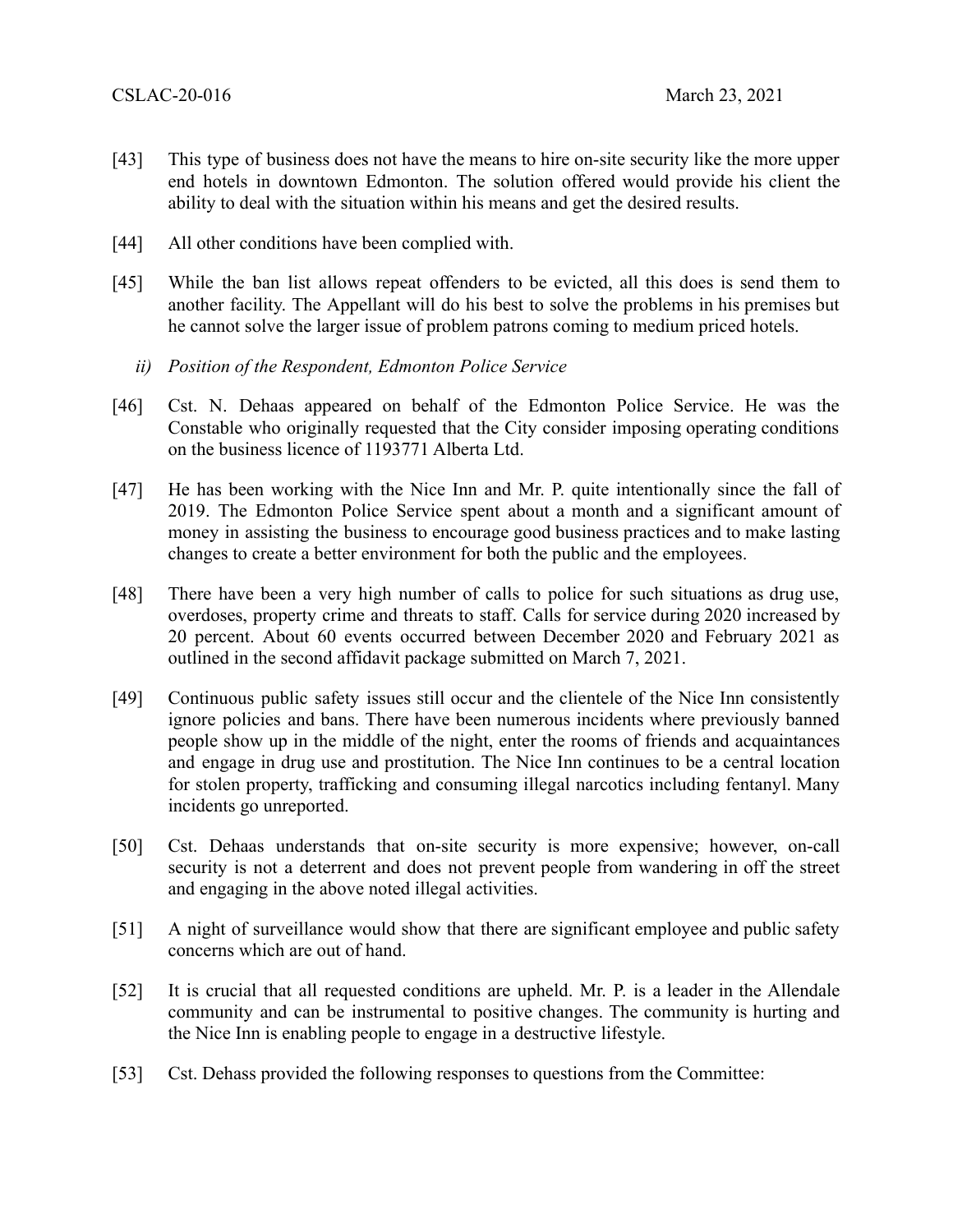- a) Often when the front desk calls security, police should be called instead. The on-call security does not have the proper protocols for dealing with all situations. He provided an example where security found a room barricaded so they smashed windows, entered through the broken window and brought the occupants out that way. When police arrived, the security company told the police to leave because they were agents acting for the owner.
- b) Many incidents occur between 9:00 p.m. and 5:00 a.m. due to people coming off the street and illegally entering guest rooms. If there is no on-site security, management is not aware of what is happening.
- c) On-site security would result in a substantial decrease in calls for service related to drug use, trafficking, prostituation and property crime. It is too late to call in security once an incident is already occurring. At that point police usually need to be called.
- *iii) Position of the Decision Maker*
- [54] V. Ghomashchi issued the decision with conditions and is the Program Manager of Business Licensing and Vehicle for Hire
- [55] When doing a business licence review, Mr. Ghomashchi relies on the recommendations of the Edmonton Police Service.
- [56] The proposed conditions were sent to Mr. P. for review and no objections were received; therefore, the conditional licence was subsequently issued.
- [57] It is important to prevent crime before it happens. On-site security is preventative. On-call security is after the fact and not as effective as on-site security.
- [58] On-site security is required due to the many incidents reported by the police.
- [59] Mr. Ghomashchi provided the following responses to questions from the Committee:
	- a) His focus is on public safety and he is not in a position to discuss the cost of the security.
	- b) It may be possible to limit on-site security to weekends (maybe Thursday to Sunday) if the Edmonton Police Service feels that would be appropriate.
	- c) He was not able to provide comparable crime statistics for other motels in the City and is not aware of any other motel that is operating with a condition that requires on-site security.
	- d) He confirmed that he relied solely on the police report which included statistics.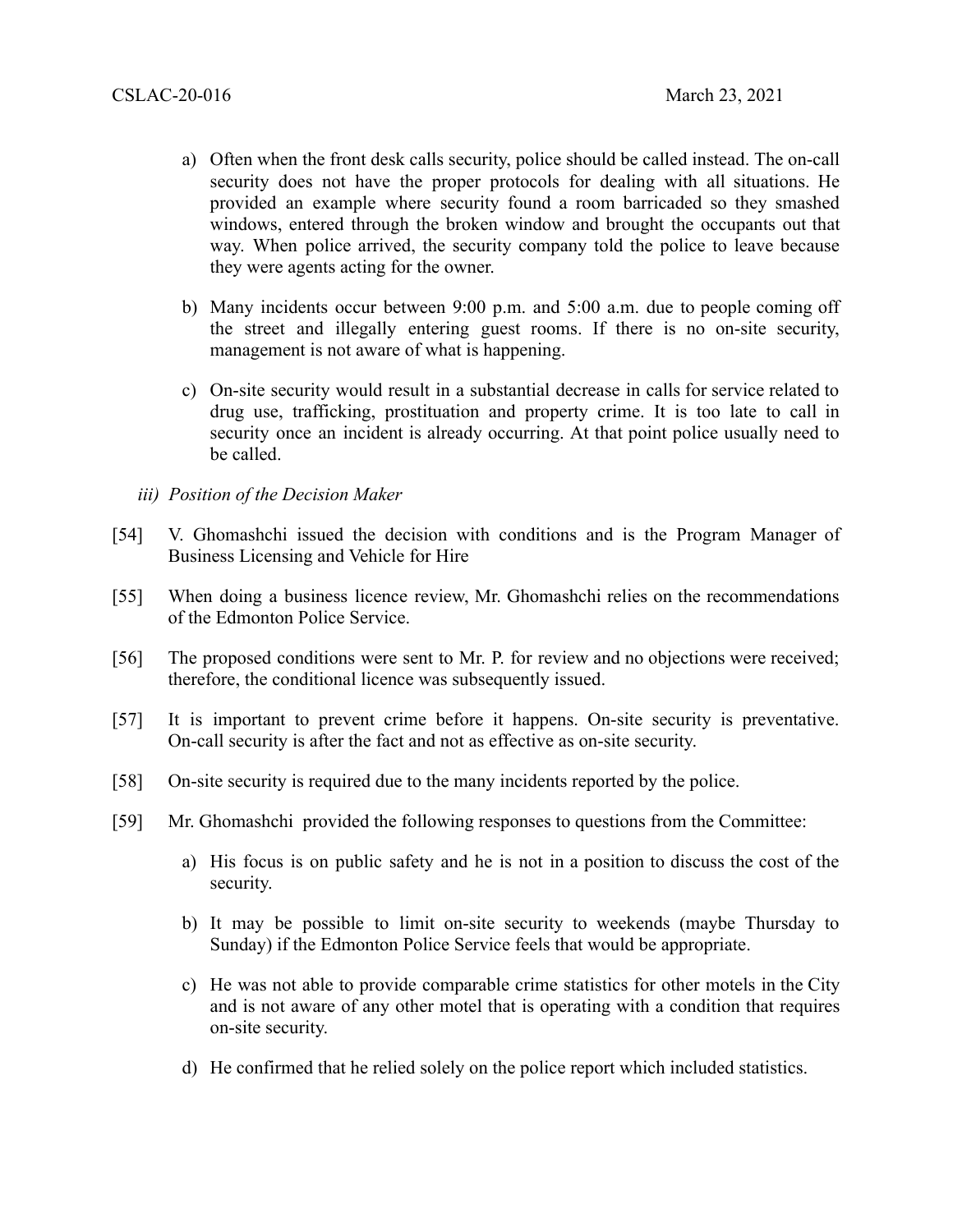- [60] C. Hodgson, Law Branch, did not have anything further to add but suggested that Cst. Dehaas could provide further information regarding crime statistics.
- [61] Cst. Dehass provided further information to the Committee:
	- a) He did not have crime statistics for other motels of a similar size.
	- b) During 2017 and 2018, there were approximately 63 calls for service which is average. There are a few other motels along Gateway Boulevard with similar numbers. However, in 2019, there was a jump in calls to 170 and in 2020 another jump to over 200 hundred calls.
	- c) He was requested by the southwest intelligence unit to pay attention to this premises because it was identified as the hottest spot in the division. There are a few other motels that are busy but they do not have the same numbers and crime statistics as this one.
	- d) He is not aware of a requirement for on-site security as a condition of any other motel licence. However, another motel in Edmonton bypassed the condition route entirely and was shut down for 3 or 4 months.
	- e) The goal of on-site security is to stop crime before it happens. People in this type of lifestyle look for the easiest path. If a security vehicle is present and people know that a security guard will approach them they will take the path of least resistance and will go elsewhere. On-site security would prevent 80 to 95 percent of people coming in off the street and carrying out their illicit activities. Police will still have to be called sometimes but calls would substantially drop.
	- f) Employees are afraid of the clients. One night manager asked if he could take a bat with him to evict people.
	- *iv) Rebuttal*
- [62] Mr. Schuldhaus described a prior situation at the Gateway Motel in Edmonton where the prior owner was actively involved with the full blown sale and storage of stolen property, drugs and protitution. He did not allow anyone to phone police.
- [63] In comparison, Mr. P. is trying to cooperate as much as he can. 2020 has been a year unlike any other and due to the economic and pandemic situation, motels of this nature are getting more incidents than normal.
- [64] The Appellant feels the on-call option is working, is cost effective and safer. There are always two people that come when on-call security is called as opposed to only one person for on-site security. On-site security does not necessarily have a vehicle that says security on it.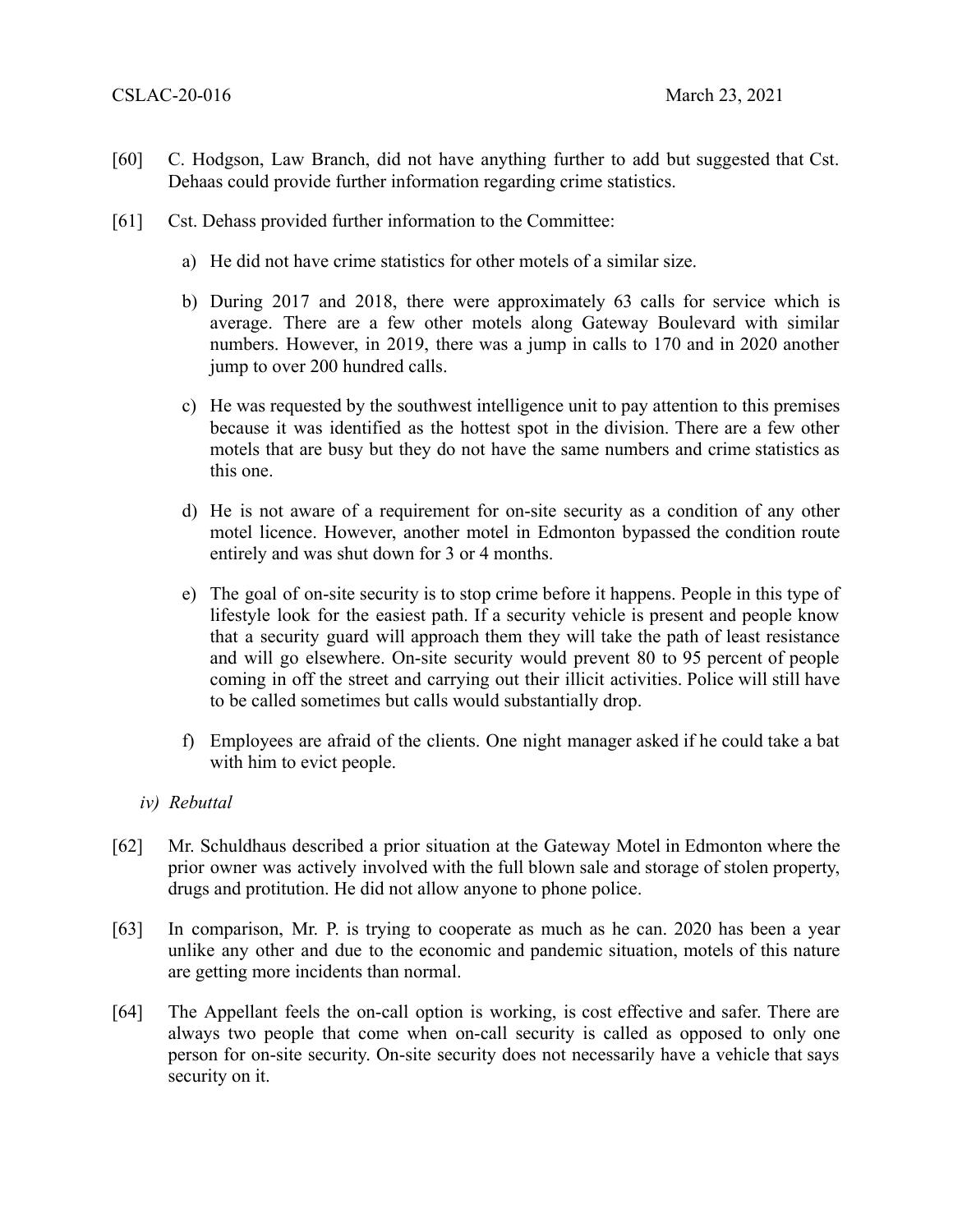- [65] Most of the instances of violence and drugs occur behind closed doors and you do not find out about the bulk of calls that come in to police until one to two days later.
- [66] The Appellant believes that time is required for the on-call security to get traction. Incidents have already come down since they have been hired.
- [67] Many other motel owners close their front desk overnight and that is not the case here. People are encouraged to call the front desk and are advised that security is available.
- [68] In a response to a question from the Committee, Mr. Schuldhaus confirmed that he is getting his statistics from the report that was submitted by Cst. Dehaas.

#### **Decision**

[69] The appeal is dismissed and the decision of the Program Manager, Business Licensing and Vehicle for Hire is upheld.

#### **Reasons for Decision**

- [70] Section 10 of the *Business Licence Bylaw (Bylaw 13138)* allows a person to appeal conditions placed upon a business licence by a delegate of the City Manager pursuant to Section 7 of the *Business Licence Bylaw.*
- [71] Section 7(c) of the *Business License Bylaw* authorizes the City Manager to impose such conditions that:

in the opinion of the City Manager based on reasonable grounds it is in the public interest to do so.

- [72] The delegate of the City Manager imposed several conditions on the business licence obtained by 1193771 Alberta Ltd., an entity which operates as the Nice Inn at 6622 - 104 Street NW.
- [73] The primary condition that concerned the Appellant was the condition that the Appellant obtain and pay for on-site security between the hours of 9:00 p.m. and 5:00 a.m.
- [74] Pursuant to section 10 of the *Business License Bylaw,* 1193771 Alberta Ltd. appealed this condition to this Committee. The powers of this Committee, upon hearing an appeal, are set out in the *Community Standards and Licence Appeal Committee Bylaw (Bylaw 19003).* Section 8(1)(a) of that *Bylaw* states that this Committee may decide appeals of licensing decisions. Section 8(2) of that *Bylaw* states when deciding an appeal of a licensing decision or a written notice under section 29.2 of the City's Community Standards Bylaw, Bylaw 14600, CSLAC has the same authorities granted to the City Manager under the applicable bylaw.
- [75] As such, this Committee has to determine whether or not the condition of on-site security is based on reasonable grounds and is in the public interest.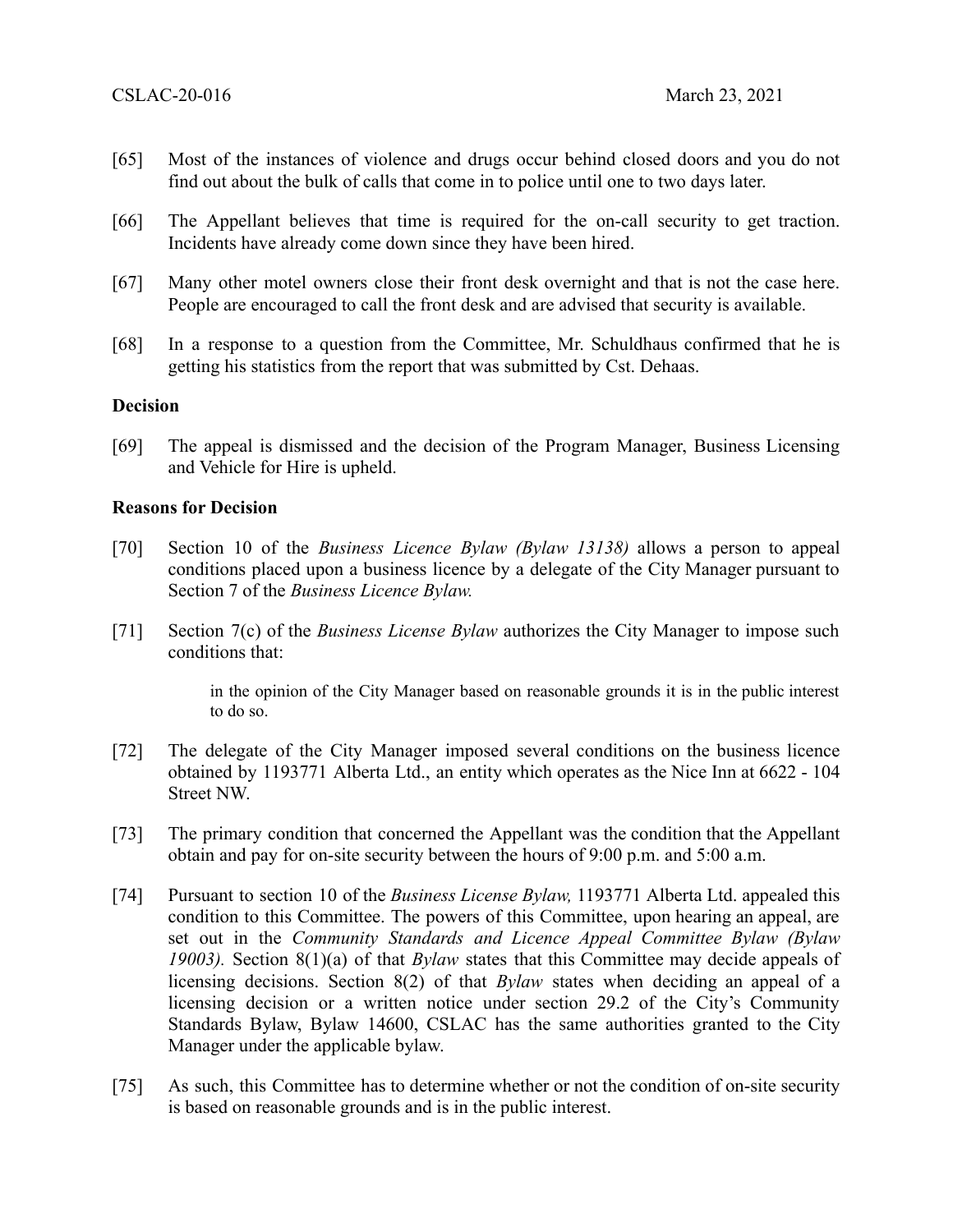- [76] The submissions from the Edmonton Police Service were that the Nice Inn, since some time in 2019, experienced a significant increase in incidents which generated numerous calls to the Edmonton Police Service.
- [77] The City of Edmonton could not recall precise evidence as to how the numbers of calls generated by the Nice Inn compared to the average calls for motels of this size. However, the Committee did hear the evidence of Cst. Dehaas that the number of calls generated by the Nice Inn were somewhere between three to four times the average calls generated by similar businesses and that it was the hotel or motel in the southwest portion of the City that generated the most calls.
- [78] The City supports the imposition of on-site security as a condition of the business licence on the ground of prevention. On-call security is reactive in that it is called when an incident has already occured. The evidence provided by the Edmonton Police Service was that once an incident has occurred it is often preferable for the Edmonton Police Service to deal with that incident rather than private security.
- [79] The Appellant objects to the imposition of this condition primarily on the grounds of cost. The submission from the owner of 1193771 Alberta Ltd. was that the on-site security could cost up to \$100,000.00 annually and that this cost was too onerous.
- [80] Submissions were also made on behalf of the Appellant indicating that the number of incidents has in fact declined in the last three to four months since the on-call security service was put in place.
- [81] The Committee makes the following findings.
- [82] The Committee finds that although it does not have precise evidence on the point that the incidents at the Nice Inn are extraordinary when compared to incidents at other motels or similar hotels, an increase has occurred sometime after 2018, generating complaints from the community, which resulted in police intervention and discussions with the Owner.
- [83] The Committee acknowledges that evidence indicates a recent decline in calls to the police but is cognizant of the fact that this decrease has yet to be shown on an annual basis and the Committee is unsure as to whether calls are seasonal or not.
- [84] The Committee also finds that even if the number of calls in the last two months remains indicative of the future, that number of calls is still significantly elevated compared to other similar businesses.
- [85] This brings the Committee to decide as to whether the imposition of the condition requiring on-site security is based on reasonable grounds and is in the public interest.
- [86] While the Appellant has complied with other conditions, including creating a ban list, keeping a log and identification of its customers; evidence is that such steps have been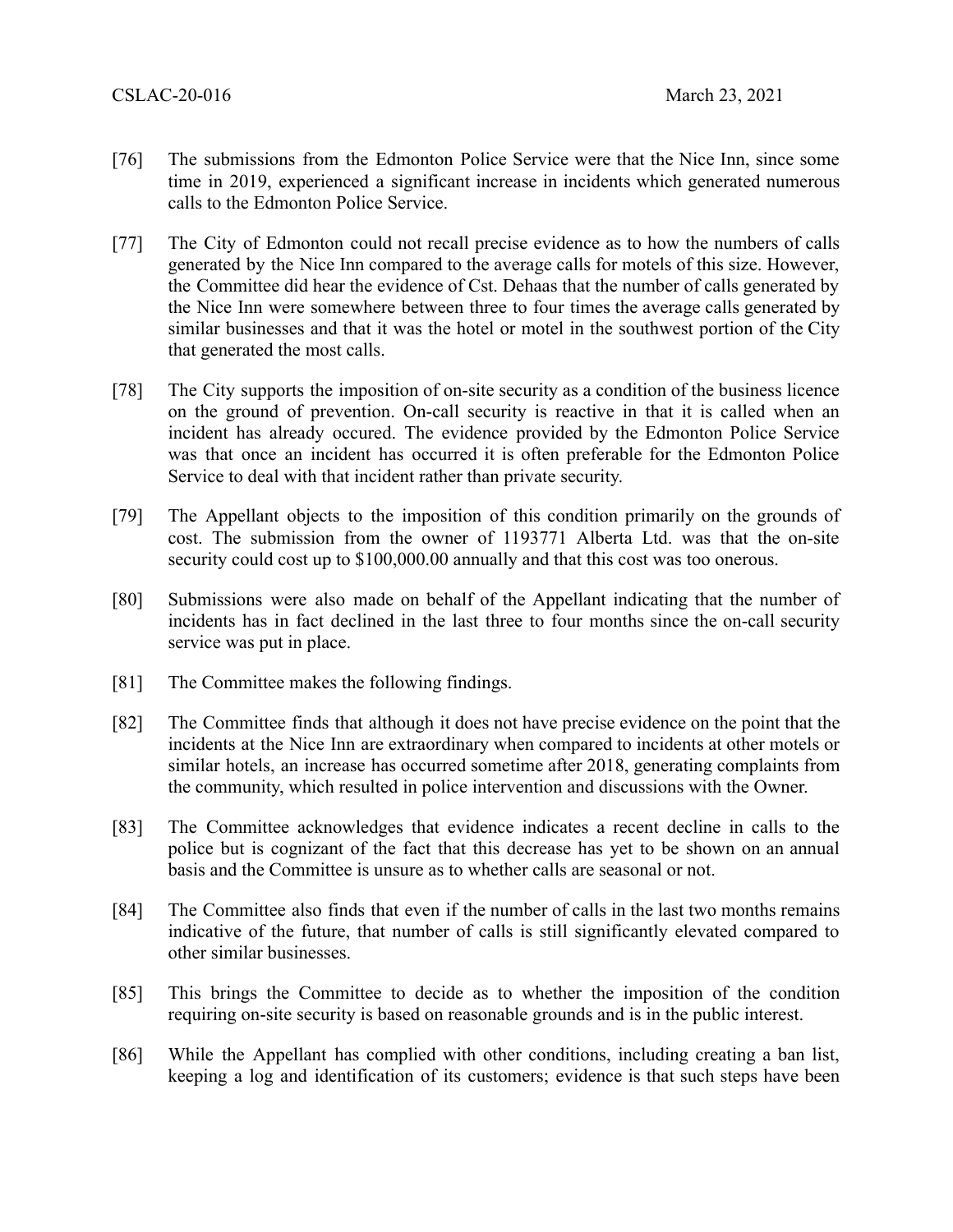imposed by the Appellant for some time and that the imposition of those steps has not been as effective as ownership may have liked.

- [87] The Committee agrees with the police that preventative steps are needed to cause the decline of potentially violent incidents from occurring at this location. The Committee is cognizant that a cost is involved with on-site security. However, the Committee was not presented with evidence to show the precise cost nor was it presented with evidence to show that the cost is excessively onerous.
- [88] The Committee does not have any estimate from a private security company of the cost. They did hear evidence of one large, rounded number but this was not backed up by an estimate from a security firm.
- [89] The Committee further notes that it is open to the City Manager to impose even more restrictive conditions. The City Manager did not impose 24 hour on-site security, rather 8 hour on-site security. An attempt was made to strike a balance between the value of on-site security and cost. It is also open to the City Manager to impose even harsher responses to the increase in police calls including and up to revocation of the business license.
- [90] The Committee also notes that business licences are reviewed on an annual basis. Ownership may be able to convince the City Manager, at the time the licence is up for renewal, that this condition is no longer necessary. Should a disagreement occur at that point, the decision could again be appealed to this Committee.
- [91] For the above reasons, the Committee finds on-site security between 9:00 p.m. and 5:00 a.m. is based on reasonable grounds and is in the public interest.
- [92] Therefore the appeal is dismissed.

m Wallain

Mr. I. Wachowicz, Chair Community Standards and Licence Appeal Committee

cc: 1193771 Alberta Ltd. Cst. Neil Dehaas, Edmonton Police Service V. Ghomashchi, Program Manager, Business Licensing and Vehicle for Hire A. Adetunji, Business Licensing and Vehicle for Hire C. Hodgson, Law Branch R. Schuldhaus, Doherty Schuldhaus LLP